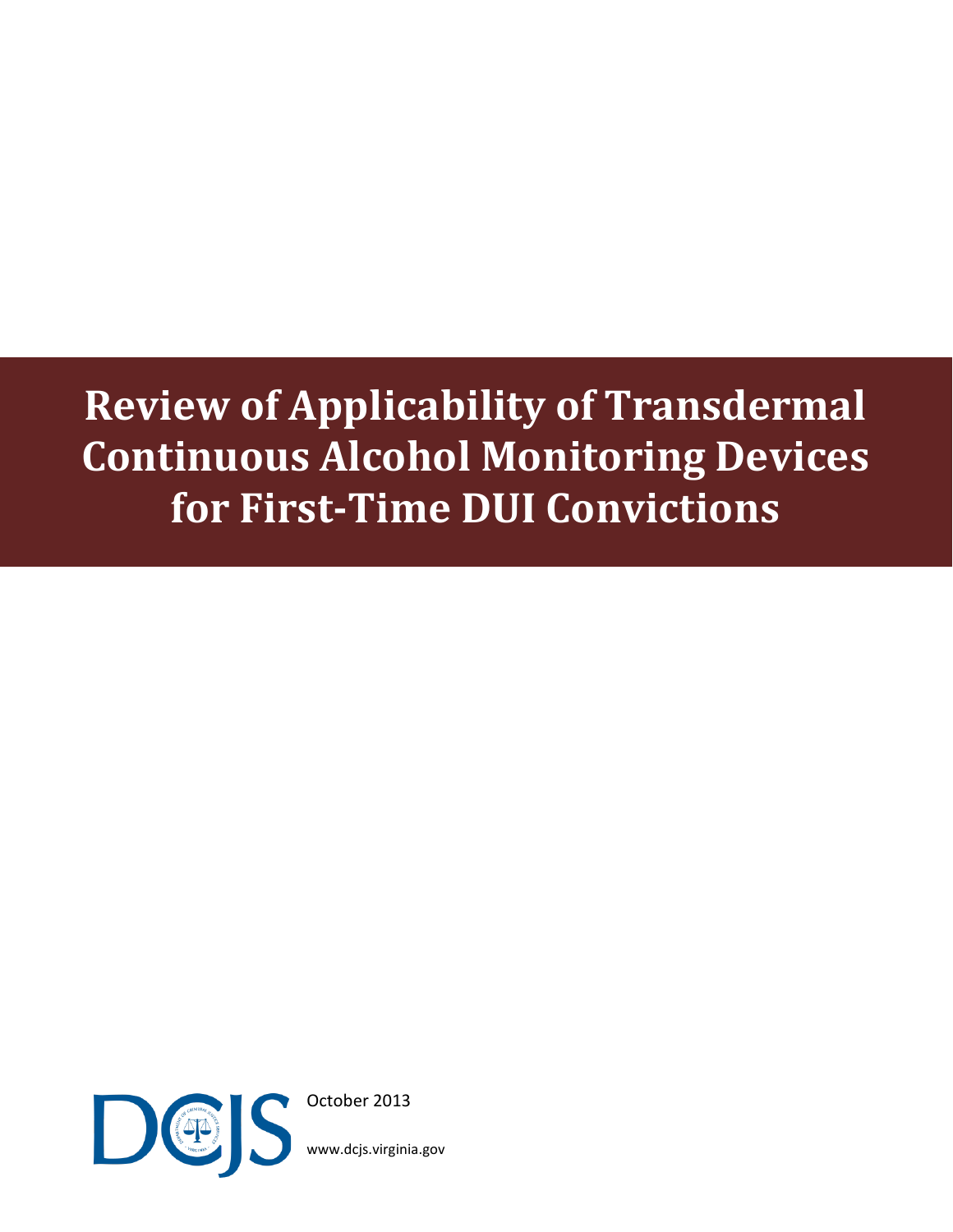### **Review of Applicability of Transdermal Continuous Alcohol Monitoring Devices for First-Time DUI Convictions**

### Description and background

Item 393 #5 of the FY 2013 Budget Bill directed that *"The Department of Criminal Justice Services shall review the potential applicability in Virginia of alcohol monitoring devices for persons convicted of a first offense of driving while intoxicated. This amendment provides for a follow-up study related to Senate Bill 1103 of the 2013 Session, which was not approved."*

Virginia Senate Bill 1103, introduced during the 2013 legislative session, sought to amend and reenact *Code of Virginia* § 18.2-271.1 and § 18.2-272 to allow *"persons convicted of a first offense DUI to wear a transdermal alcohol monitoring device (generally a bracelet around the ankle) that continuously monitors the person's blood alcohol level. A person who wears the device must refrain from any alcohol consumption and can get a restricted driver's license for the required suspension period that does not limit his destinations."*

Figure 1. *Code of Virginia* amendment proposed by SB 1103

F. For any person convicted of a first offense of clause (i), (ii), (iii), or (iv) of § 18.2-266, or of any ordinance of a county, city, or town similar to the provisions thereof, or of subsection A of § 46.2-341.24, where the offense occurred on or after July 1, 2013, in lieu of issuing a restricted license for the purposes set out in subsection E, the court may issue an order for a restricted license that is not limited to the purposes enumerated in subsection E under the following conditions, which shall be set out in the order and shall be conditions of probation: (i) the person receives a sentence of 12 months and is placed on probation for any portion of the sentence that he is not incarcerated, (ii) the person refrains from alcohol consumption for the duration of the sentence and probationary period, (iii) the person wears a secure transdermal alcohol monitoring device during the probationary period that provides continuous remote transdermal alcohol testing of the breath, blood, or transdermal alcohol concentration levels, and (iv) the person pays all costs of installing, maintaining, and administering the device, unless such cost is waived. Upon a finding that the defendant is indigent, the court may reduce or waive the costs of the device. The monitoring agency shall report any violations to the court.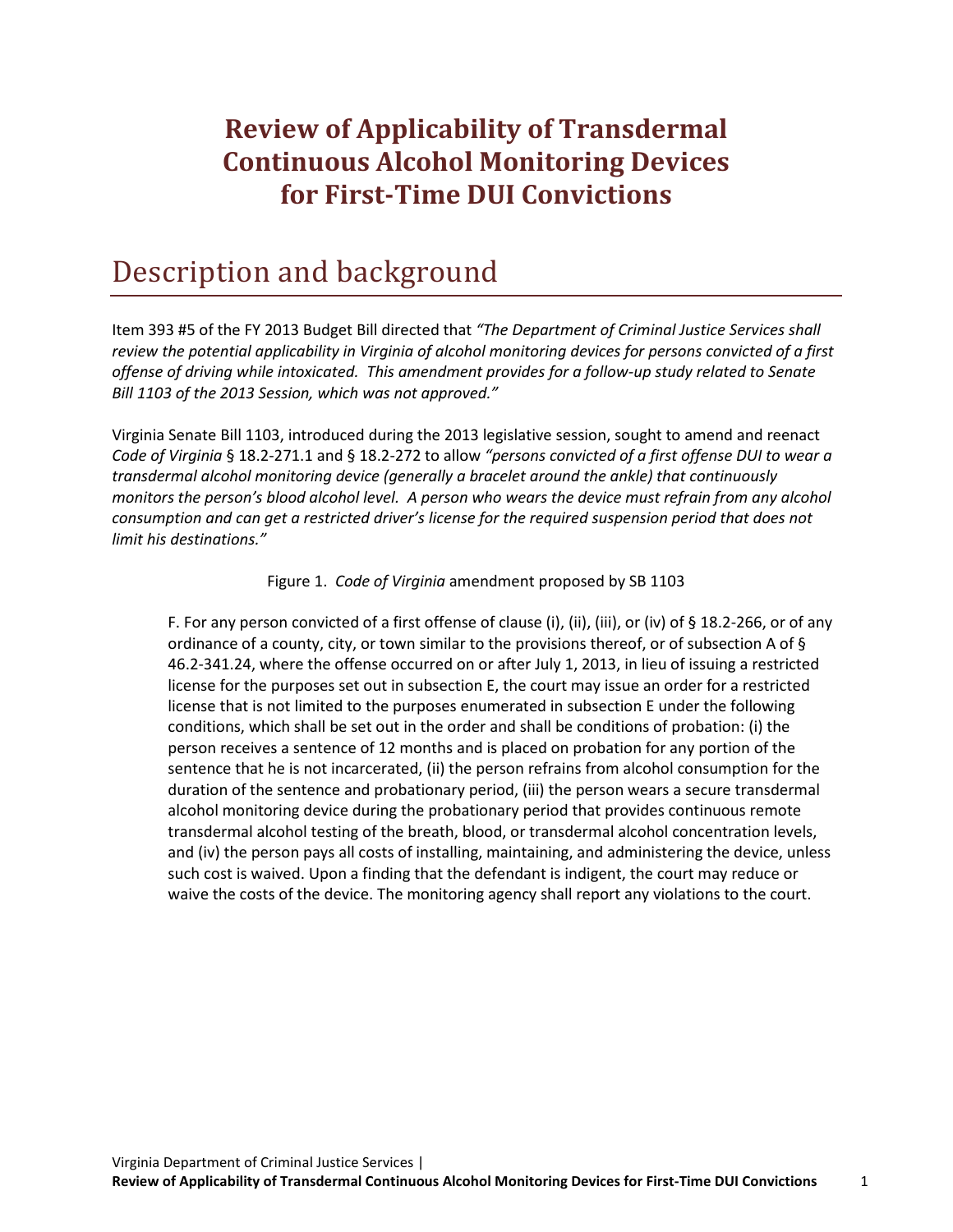# Sanctions in Virginia for First-Time DUI Convictions

§ 18.2-270 through § 18.2.271.1 of the *Code of Virginia* describe the sanctions for offenders convicted of a DUI offense. The current penalties for a first-time DUI conviction are summarized in Table 1. The penalties applied depend on the circumstances of each case. For example if, at the time of arrest, the offender's blood alcohol content was high, or an accident occurred, or children were in the vehicle, or the offender was under-age, the sanctions imposed by the court may be more severe. DUI convictions in Virginia result in a one-year suspension of the offender's vehicle operator license. There were 22,033 first-time DUI convictions in Virginia during fiscal year 2012, and 20,496 first-time DUI convictions in fiscal year 2013.

| <b>Blood</b><br><b>Alcohol</b><br><b>Content</b> | <b>Criminal Class</b> | Jail       | <b>Fine</b> | Operator's<br><b>License</b><br><b>Suspension</b> | <b>Restricted</b><br>Operator's<br><b>License</b> | <b>Alcohol</b><br><b>Safety</b><br><b>Action</b><br>Program | <b>Ignition</b><br><b>Interlock</b> |
|--------------------------------------------------|-----------------------|------------|-------------|---------------------------------------------------|---------------------------------------------------|-------------------------------------------------------------|-------------------------------------|
| $.08 - .14$                                      | Class 1               | Up to $12$ | Mandatory   | One year                                          | Allowed                                           | Required                                                    | Mandatory 6                         |
|                                                  | Misdemeanor           | months; no | \$250       |                                                   | with entry                                        | \$250-\$300                                                 | month                               |
|                                                  |                       | mandatory  |             |                                                   | into an                                           | fee                                                         | minimum,                            |
|                                                  |                       | time       | Up to       |                                                   | approved                                          |                                                             | 12 month                            |
|                                                  |                       |            | \$2,500     |                                                   | Alcohol                                           |                                                             | maximum                             |
| $.15 - .20$                                      |                       | Up to 12   |             |                                                   | Safety                                            |                                                             |                                     |
|                                                  |                       | months;    |             |                                                   | Action                                            |                                                             | Required                            |
|                                                  |                       | 5 days     |             |                                                   | Program and                                       |                                                             | \$20 court                          |
|                                                  |                       | mandatory  |             |                                                   | installation                                      |                                                             | fee,                                |
|                                                  |                       |            |             |                                                   | of ignition                                       |                                                             | 6-month                             |
| $.21+$                                           |                       | Up to 12   |             |                                                   | interlock                                         |                                                             | cost \$480                          |
|                                                  |                       | months;    |             |                                                   | system                                            |                                                             |                                     |
|                                                  |                       | 10 days    |             |                                                   |                                                   |                                                             |                                     |
|                                                  |                       | mandatory  |             |                                                   |                                                   |                                                             |                                     |
|                                                  |                       |            |             |                                                   |                                                   |                                                             |                                     |

#### Table 1. Penalties for first-time DUI conviction in Virginia, July 2013

Upon timely entry into an Alcohol Safety Action Program (ASAP) and installation of an ignition interlock system on the offender's primary vehicle, the court may order that the convicted first-time DUI offender be issued a restricted operator's license that limits using his/her vehicle for only certain types of travel (i.e., to and from work, childcare, medical appointments, to and from ASAP, etc.)

The proposed legislation would allow the court the option to issue a restricted license that does not limit the offender's travel, provided that the offender (a) receives a 12-month sentence and is placed on probation for any portion of the sentence for which he/she is not incarcerated, and (b) consumes no alcohol for the duration of his/her probation. Continuous monitoring of the offender's alcohol levels with a secure transdermal alcohol monitoring device (referred to in this document as CAM, or continuous alcohol monitoring), can verify compliance with the court-ordered alcohol abstinence. This would allow the offender to remain within the community and function at work and with family.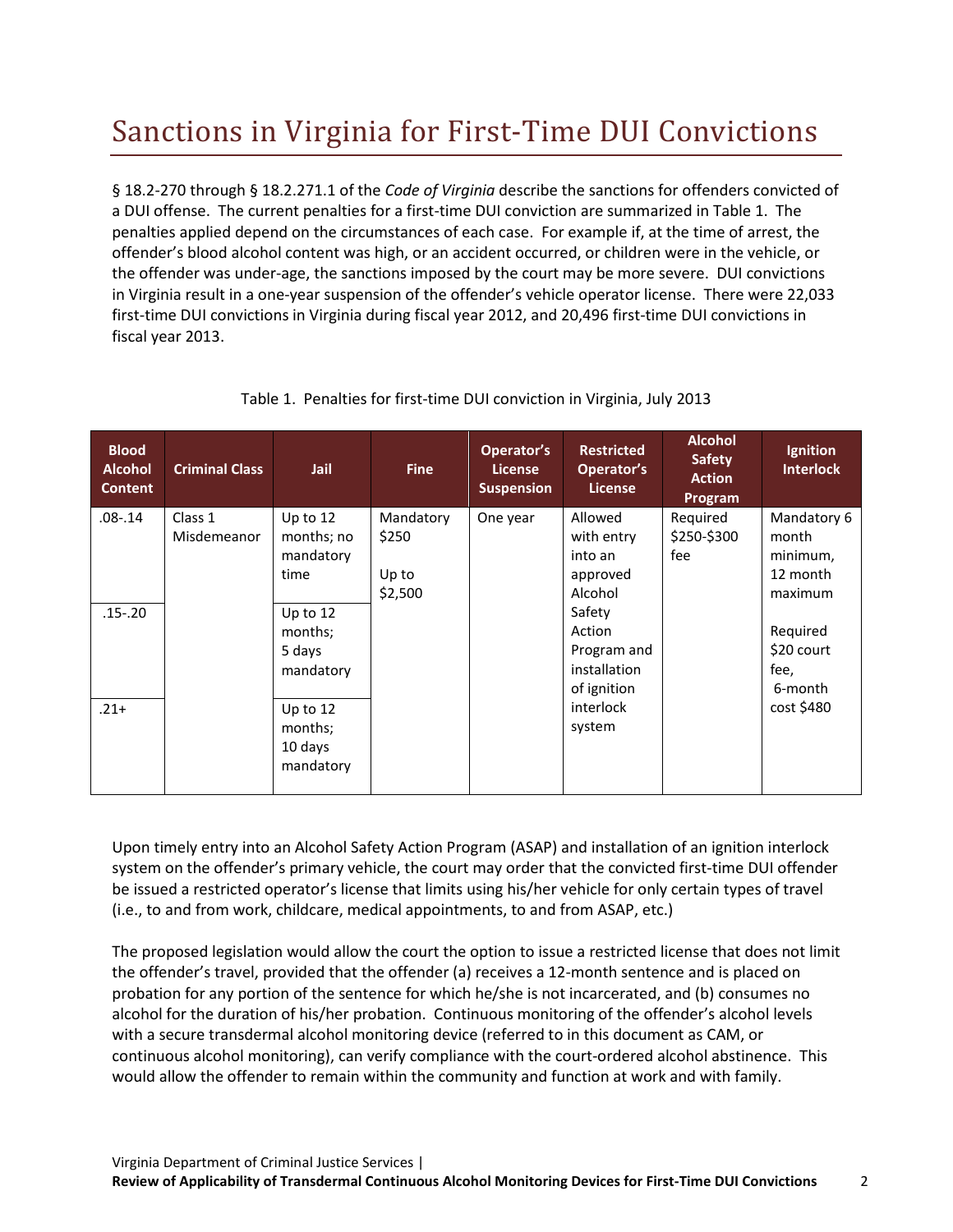### Overview of Transdermal Alcohol Monitoring Systems

Transdermal alcohol monitoring devices detect drinking by sensing alcohol that passes through perspiration in the skin. Independent evaluations have concluded that the science behind transdermal alcohol testing is sound (Barnett, 2011), and the devices themselves are generally reliable and accurate (McKnight, 2012). This technology has been commercially available since 2003 and has been used as a supervisory tool in pre-trial and probation/parole programs, in domestic violence cases with alcohol, drugs courts, and in treatment settings. Non-compliance readings from the devices have been found court-admissible with expert witness testimony. There have been some successful court challenges to the devices in the past, but improvements to the technology have addressed the issues that were raised in the court challenges.

After alcohol is consumed and metabolized through the body, it is excreted through the skin via perspiration. The amount of alcohol excreted through perspiration is called transdermal alcohol content (TAC). Transdermal alcohol monitoring devices are a secured ankle bracelet worn continuously that uses a sensor to sample the wearer's perspiration to measure TAC at a specific time interval. The device does not measure alcohol content in the breath or blood, and it measures TAC only above a certain threshold; it may not register low-level amounts of alcohol in the wearer's system. These devices can also detect environmental alcohols, such as in personal care products or in the air (for example, in a bar or an industrial environment), or, rarely, alcohol produced naturally in the body after metabolizing large quantities of certain foods. These can lead to a false reading of a drinking event, or a "false positive." As an anti-tamper measure, the bracelet also contains sensors that sample the wearer's body temperature and the device's proximity to the skin. The collected TAC, temperature, and proximity readings are stored in the ankle bracelet.

Offenders are both fitted with these devices and monitored by a private, for-profit service. Readings from the ankle bracelet are usually downloaded once a day to the monitoring service's central repository via a modem located in the wearer's home. One monitoring service uses the cellular network to download readings, and advertises that it can notify supervisors of suspected offender drinking events in near-real time via cellular text, email, or voice notification. The readings from the bracelet are used to produce reports of the wearer's drinking events, tamper attempts, or other forms of noncompliance. Non-compliance and offender status reports are accessible to court personnel by logging on to a secure website.

There are three transdermal alcohol monitoring systems commercially available today: the Secure Continuous Remote Alcohol Monitoring system (trademark SCRAM) manufactured by Alcohol Monitoring Systems (AMS), the Transdermal Alcohol Detection System (trademark BI-TAD) from BI Incorporated, and CAM Patrol Plus from G4S Justice Services. Table 2 summarizes some of the features of each of these systems. SCRAM was the first transdermal CAM system on the market and is currently in widest use. SCRAMx is the latest version of the AMS system.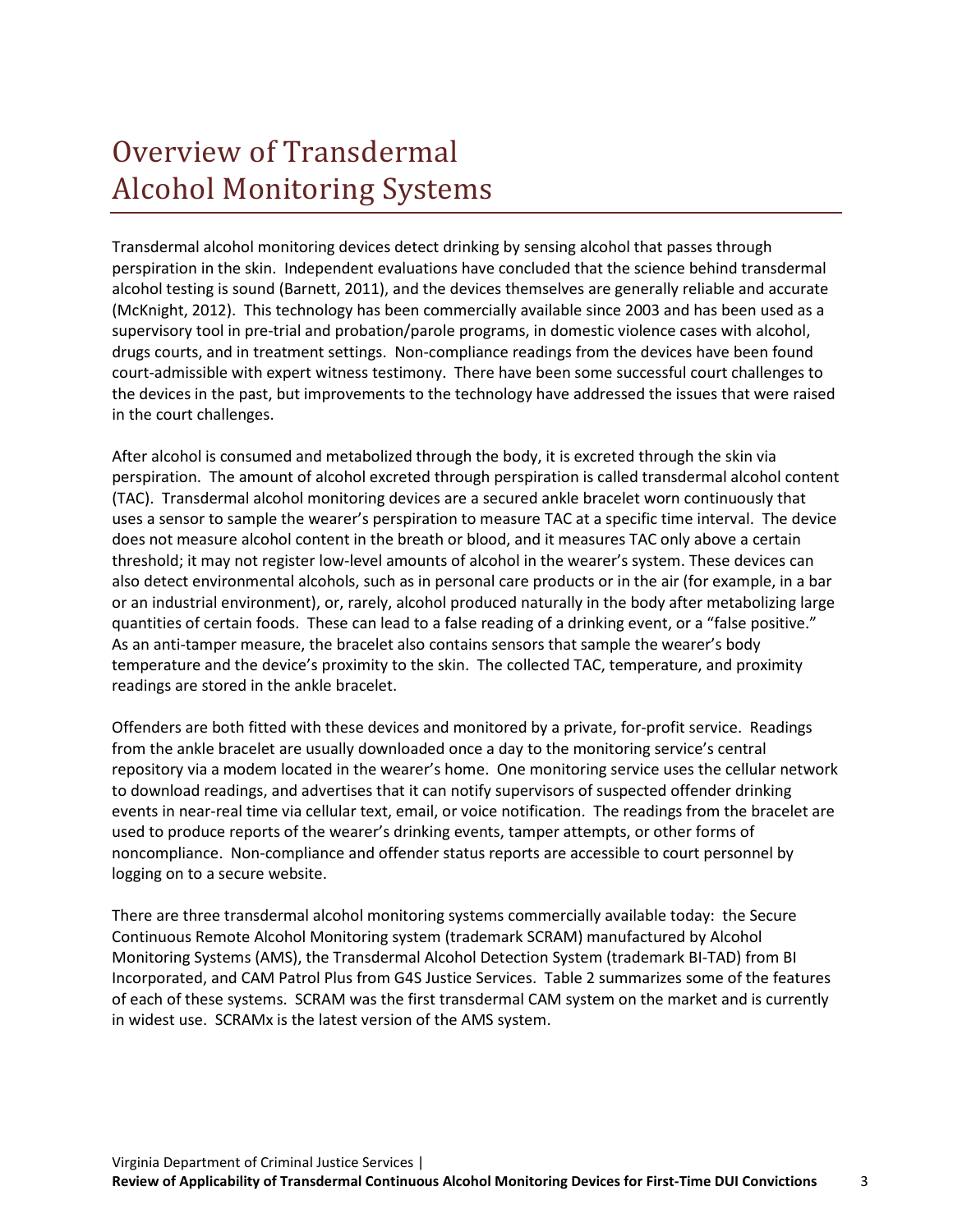|                                                                  | <b>SCRAM/SCRAMx</b>                                                                                     | <b>BI-TAD</b>                                                                                           | <b>CAM Patrol Plus</b>                                                                                                                                                                                                                        |
|------------------------------------------------------------------|---------------------------------------------------------------------------------------------------------|---------------------------------------------------------------------------------------------------------|-----------------------------------------------------------------------------------------------------------------------------------------------------------------------------------------------------------------------------------------------|
|                                                                  |                                                                                                         |                                                                                                         |                                                                                                                                                                                                                                               |
| Price per day (does not<br>include one-time<br>installation fee) | \$7-\$12                                                                                                | \$7-\$10                                                                                                | \$7-\$10                                                                                                                                                                                                                                      |
| <b>Testing Time</b>                                              | Continuous every 30<br>minutes                                                                          | Continuous                                                                                              | Continuous every 15<br>minutes                                                                                                                                                                                                                |
| Download data                                                    | Daily (must be in range of<br>receiver)                                                                 | Daily (must be in range of<br>receiver)                                                                 | Real time and GPS<br>location                                                                                                                                                                                                                 |
| Data Transmission                                                | Modem or wireless<br>transfers readings to<br>secure Web server                                         | Modem or wireless<br>transfers readings to<br>secure web server                                         | Cellular transfers readings<br>to secure web server                                                                                                                                                                                           |
| Reports                                                          | Monitoring center delivers<br>non-compliance and<br>offender status reports via<br>secure Web interface | Monitoring center delivers<br>non-compliance and<br>offender status reports via<br>secure Web interface | Monitoring center can<br>deliver immediate<br>noncompliance and<br>location notification to<br>supervisors via cellular<br>network<br>(email/voice/text); non-<br>compliance and status<br>reports also available via<br>secure Web interface |

#### Table 2. Transdermal Continuous Alcohol Monitoring Systems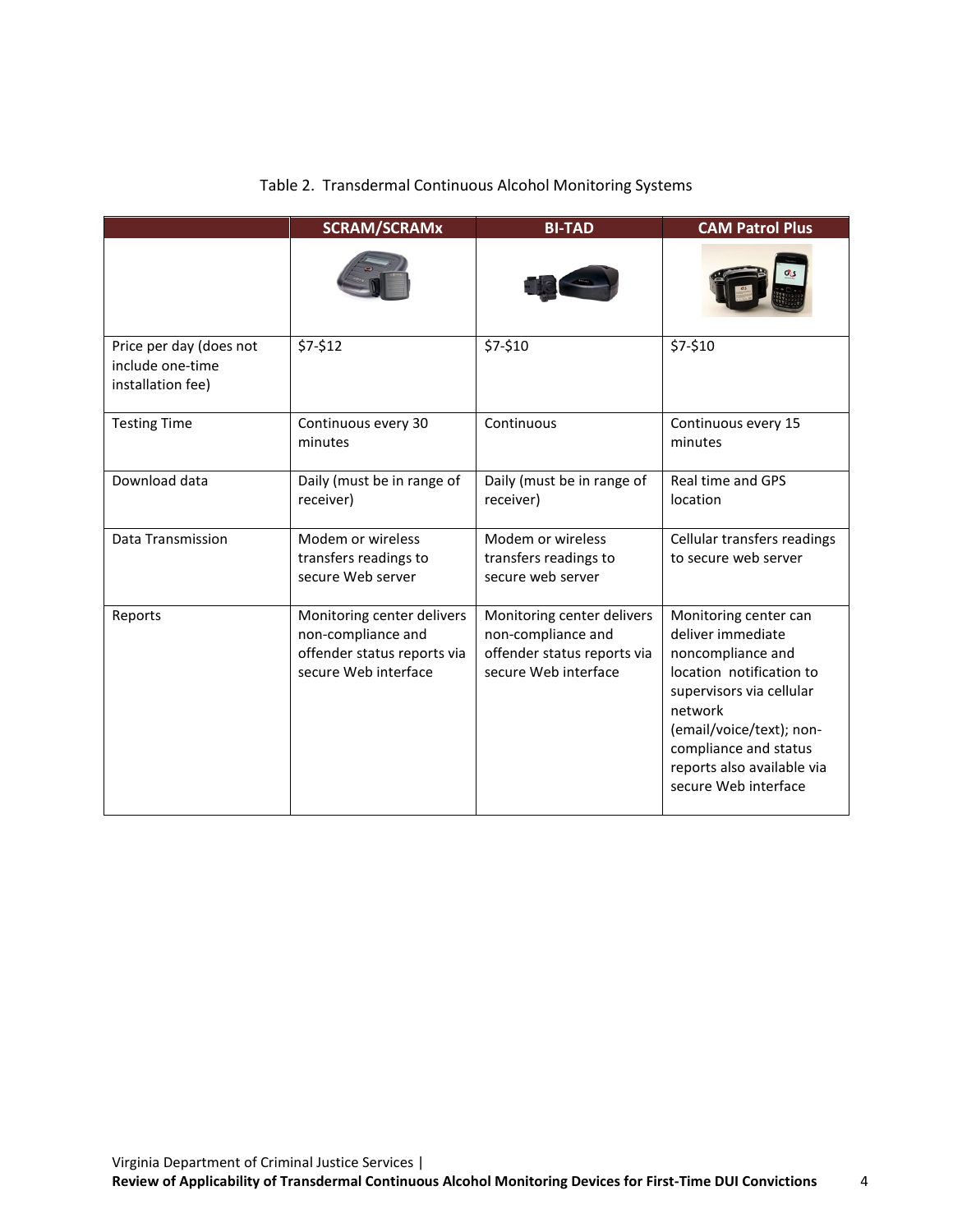### Findings

#### **Transdermal CAM has been used by courts, supervisory, and treatment programs in Virginia since 2006.**

DCJS queried the 37 community-based probation and pretrial services programs in Virginia to learn if transdermal CAM is currently being used, how it works in practice, and if there are any issues with its use. Eight programs responded that it is currently used in their jurisdictions, three programs responded using another type of alcohol monitoring device (breath devices), 15 reported that they did not use transdermal alcohol monitoring devices, and the remainder did not respond. Of the jurisdictions using transdermal CAM, seven use the SCRAM or SCRAMx system, and one uses the BI-TAD system. The respondents reported that transdermal CAM has been used by the court most often as a condition of bond or a pretrial alternative to jail for DUI or cases of domestic violence with alcohol. Two respondents reported seeing this sanction used post-adjudication for a very small number of offenders.

The supervisory program does not have to purchase the monitoring equipment or conduct the monitoring. Once the court orders the offender to transdermal CAM, the program refers the offender to a monitoring services vendor. The offender enters into a contract with the vendor and agrees to pay all monitoring fees. The monitoring service secures the bracelet onto the offender, supplies the offender with all other necessary equipment, and provides orientation and training. The vendor also instructs supervisory personnel on how to access offender reports via the secure website. The vendor charges the offender a one-time installation fee plus a daily fee to cover monitoring equipment and services. The offender may also be responsible for replacement costs due to equipment damage. The replacement costs of the SCRAM/SCRAMx system (bracelet + strap + base station) range from \$1,800 to \$2,100. Under this method, there is no cost to the court or supervisory program for the equipment or the monitoring service.

#### **Transdermal CAM is a less-costly alternative to incarceration.**

Table 3 compares the daily costs for different types of alcohol monitoring systems versus incarceration in jail.

|            | Jail                                | <b>Transdermal</b><br><b>CAM</b> | Ignition<br><b>Interlock</b> | <b>Home Breath</b><br><b>Monitoring</b> |
|------------|-------------------------------------|----------------------------------|------------------------------|-----------------------------------------|
| Daily cost | $$60 - $85$                         | $$7 - $12$                       | $$2 - $3$                    | $$3 - $8$                               |
| Paid By    | Local<br>government and<br>offender | Offender                         | Offender                     | Offender                                |

#### Table 3. DUI Sanctions: Daily Cost Comparison

Current sanctions for first-time DWI convictions include mandatory incarceration for offenders with a high BAC or other aggravating circumstances. Transdermal CAM potentially could be used as a cost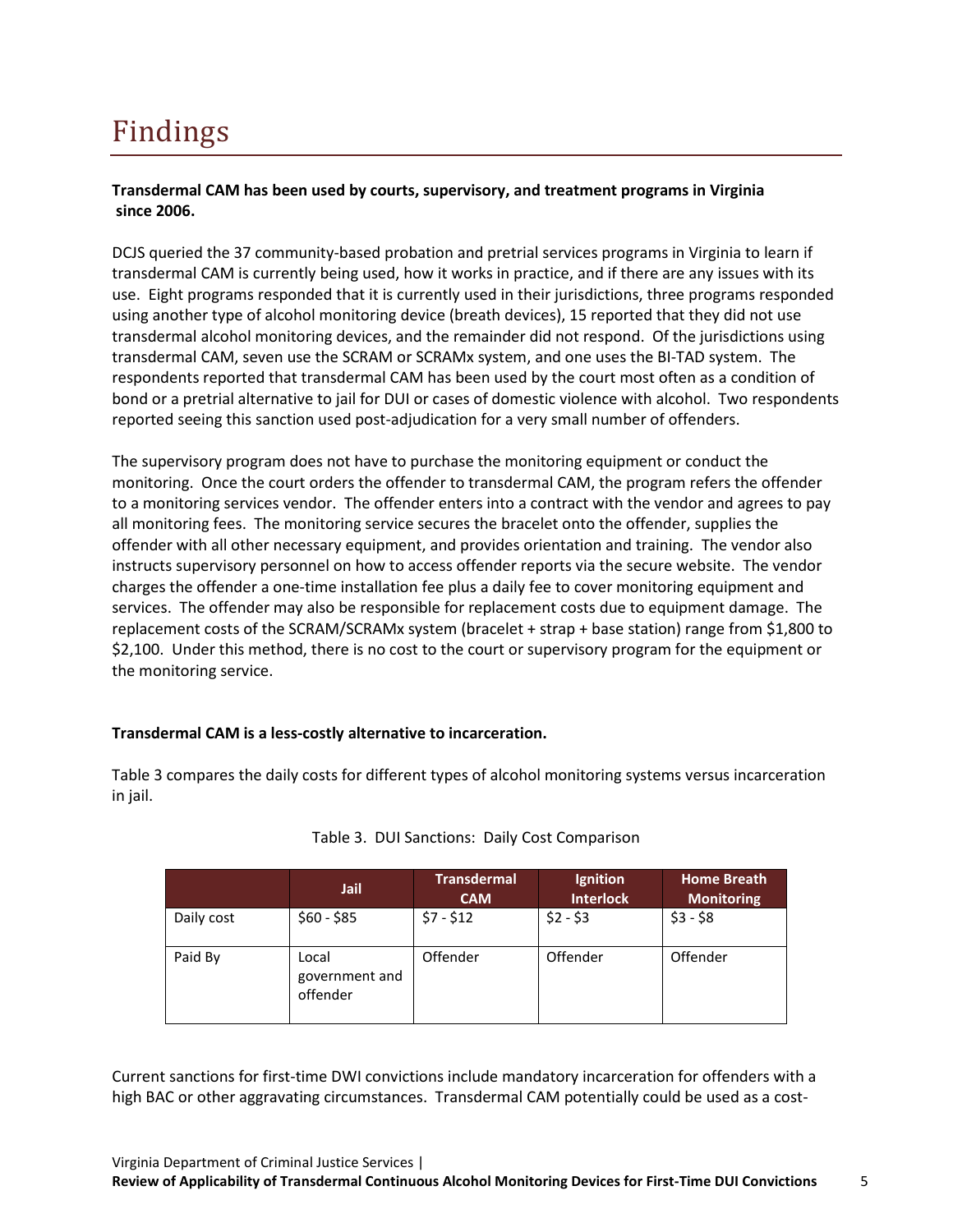saving alternative to incarceration for first-time DWI offenders who receive a jail sentence, and not just as a condition to receive an unlimited restricted operator's license.

#### **Courts and supervisory programs report transdermal CAM to be an effective deterrent while it is worn.**

All supervisor respondents reported that the devices operate as expected:

"The offenders on the monitoring unit will remain abstinent. The success rate is very high."

"…another tool to use while working with a client – monitoring public safety."

"It is helpful for hard-core drinkers."

"We can prove to the court that the no alcohol consumption condition is being followed. With random testing, it is impossible to hold a client accountable to not consuming alcohol."

"….a tool to monitor someone's alcohol use 24 hours a day."

Vendor-supplied statistics on the 1,571 SCRAM/SCRAMx clients who have completed monitoring in Virginia since 2006 show a 72% compliance rate. Of the non-compliant, about 15% were certified by the vendor as drinking events; 67% were certified as tamper events; and 18% were certified as both alcohol and tamper events. It should be noted that the vendor also reported that the vast majority of these clients were from pretrial, treatment, and specialty courts (drug courts, family court).

#### **The cost of transdermal CAM can be a barrier for some offenders.**

In addition to the daily cost of transdermal CAM, offenders are also required to pay a one-time installation fee (\$80 for SCRAM/SCRAMx). Two programs responded that the cost of transdermal CAM can be difficult for some offenders:

"There have been several barriers to the use of [transdermal CAM]. The defendants that are unable to pay for the service, most say they are unable to provide the 12 dollars per day and the 80 dollar connection fee."

"It cannot be used for people that are not able to pay for it and I view that as an obstacle."

After starting the monitoring program the offender may be unable or unwilling to continue payment to the vendor. Non-payment is a form on noncompliance with the court order and is reported to supervisors.

The proposed 2013 legislation states:

(iv) the person pays all costs of installing, maintaining, and administering the device, unless such cost is waived. Upon a finding that the defendant is indigent, the court may reduce or waive the costs of the device.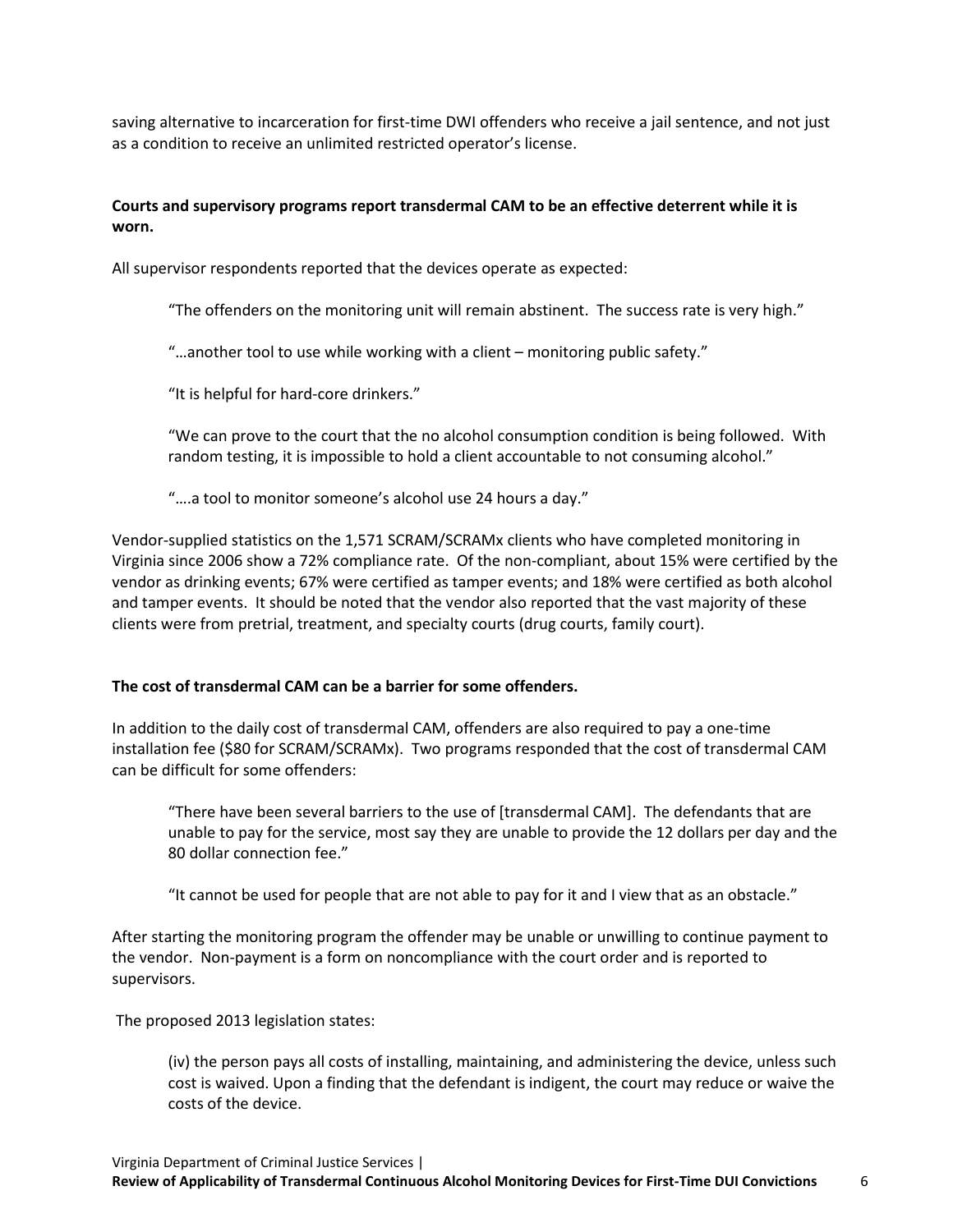The court may "reduce or waive the costs of the device" but the service provider will still require payment. The court may be required to create a fund for indigent offenders.

#### **There can be a delay in receiving non-compliance reports.**

Depending on the system used, there can be a substantial delay in the court or supervisory program receiving non-compliance reports. Four respondents noted:

"We stopped recommending usage because the results were not "real-time." There was up to a 24 hour delay in receiving the information on suspected drinking events. Plus the event would have to be certified by corporate which could take another 24-72 hours beyond that. In my opinion, that's too long to wait to receive confirmation of a drinking event."

"…if they test + [positive] on a Friday, a typical violation will not [sic] be noted at the earliest that Monday before a Judge or Commonwealth Attorney is made known of the violation."

"There have been issues with verification of suspected drinking events…"

"We encounter on occasion late reports and violation notices. We communicate with the vendor whenever there are issues."

The delay in reporting may leave the offender unable to effectively challenge any non-compliance report, because by the time the event is reported, it is impossible for the offender to get an independent test done to corroborate his or her defense.

#### **Courts should educate themselves on transdermal CAM technologies and services before using them.**

Four of the respondents noted that the court started ordering transdermal CAM for offenders after the monitoring services provider marketed the system to the court. The technologies used in transdermal CAM systems have evolved and there are now multiple monitoring devices available, each with different features. To be effective, courts should educate themselves on the different systems and choose one that is appropriate:

"The offender having a phone line that can download to the server is also an issue. A large majority of our demographic have cellular phones and not a land line."

"I would say to explore several different products before deciding which one to use."

"I would suggest that before a person is placed on the system that there is a valid assessment conducted which shows the person is dependent on alcohol."

"Remind agencies that most [transdermal CAM] vendors are a business and rely on numbers of placements so beware what they might sell to the judge or CAs in order to get their number of placements."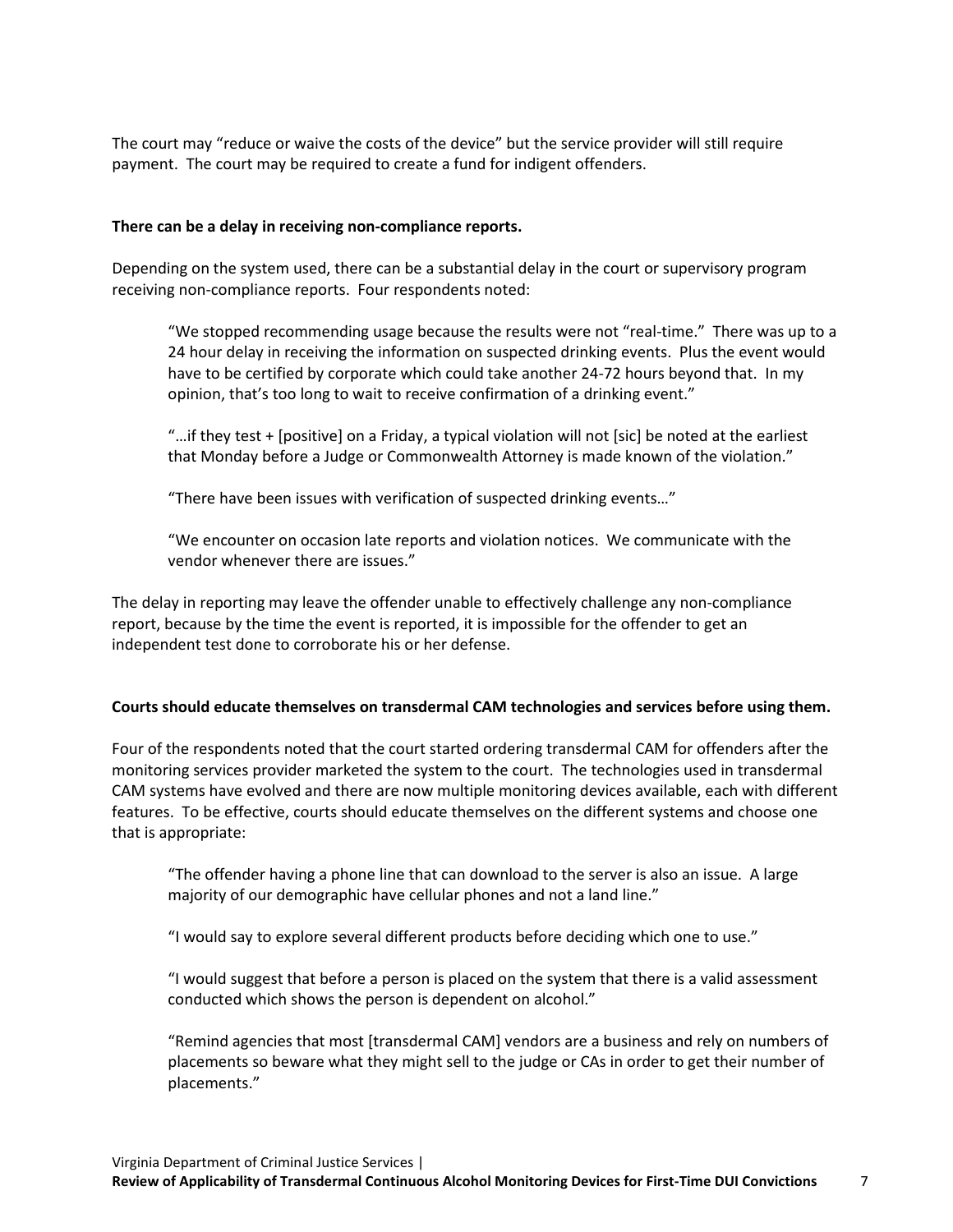No technology is foolproof. These devices can rarely produce a "false positive" and, like any device, they do sometimes fail. One respondent noted:

"There have been intermittent issues with offenders claiming malfunctioning monitors and false positives; on occasion the vendor would re-fit a new monitor.

The Traffic Injury Research Foundation (TIRF) has published a guide to understanding and implementing transdermal CAM titled "Continuous Transdermal Alcohol Monitoring: A Primer for Criminal Justice Professionals," which is available on the TIRF website at [http://alcoholmonitoring.com/ams\\_files/resources/TIRF\\_primer.pdf.](http://alcoholmonitoring.com/ams_files/resources/TIRF_primer.pdf)

#### **Courts should understand the relationship between the supervisory program and the services provider.**

Program respondents indicated that judges sometimes do not understand that the programs do not conduct the monitoring; their role is supervision and compliance only. One respondent noted:

"Judges had to be reminded that this is a tool for supervision and not part of our agency. This is a private vendor we have no contract with or MOU. They are now very cautious with placements knowing that SCRAM does not reduce the risk to the community, just holds the participant accountable for their actions."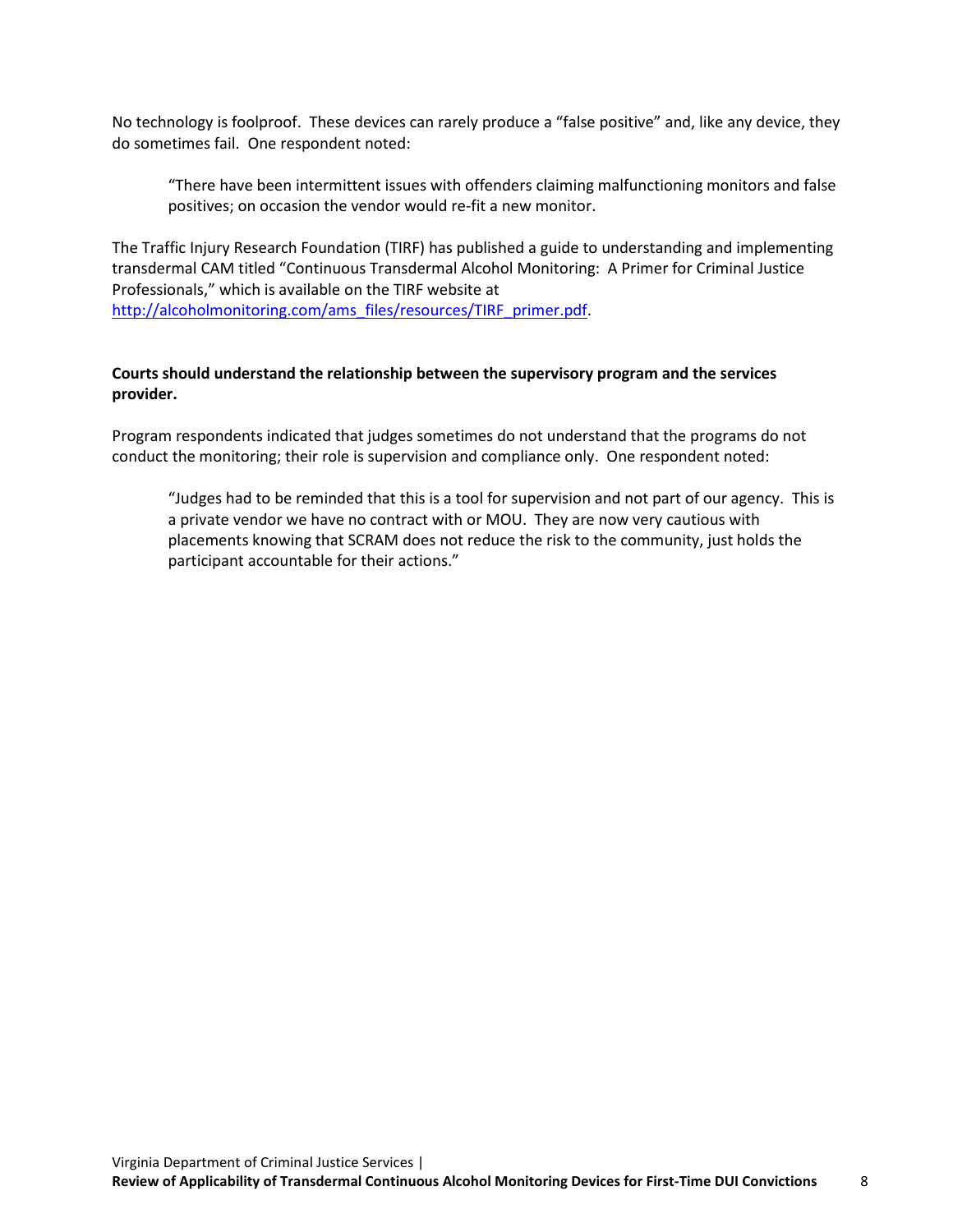# Other Considerations

**Transdermal alcohol monitoring systems verify alcohol abstinence only. They do not prevent offenders from driving under the influence of alcohol.**

Will first-time DUI offenders who accept the transdermal CAM sanction be required to also install the ignition interlock device?

#### **Transdermal CAM has not been shown to be effective at reducing DUI recidivism and drinking for firsttime DUI offenders.**

There are currently no independent, peer-reviewed studies or evaluations on the effectiveness of transdermal CAM devices in preventing DUI recidivism. A preliminary vendor-funded study suggested that SCRAM monitoring did not reduce DUI recidivism for first-time DUI offenders, although there was some evidence that the SCRAM device, when used as part of a formal alcohol treatment program, may be effective at reducing DUI recidivism for repeat or "hardcore" DUI offenders (Flango 2009).